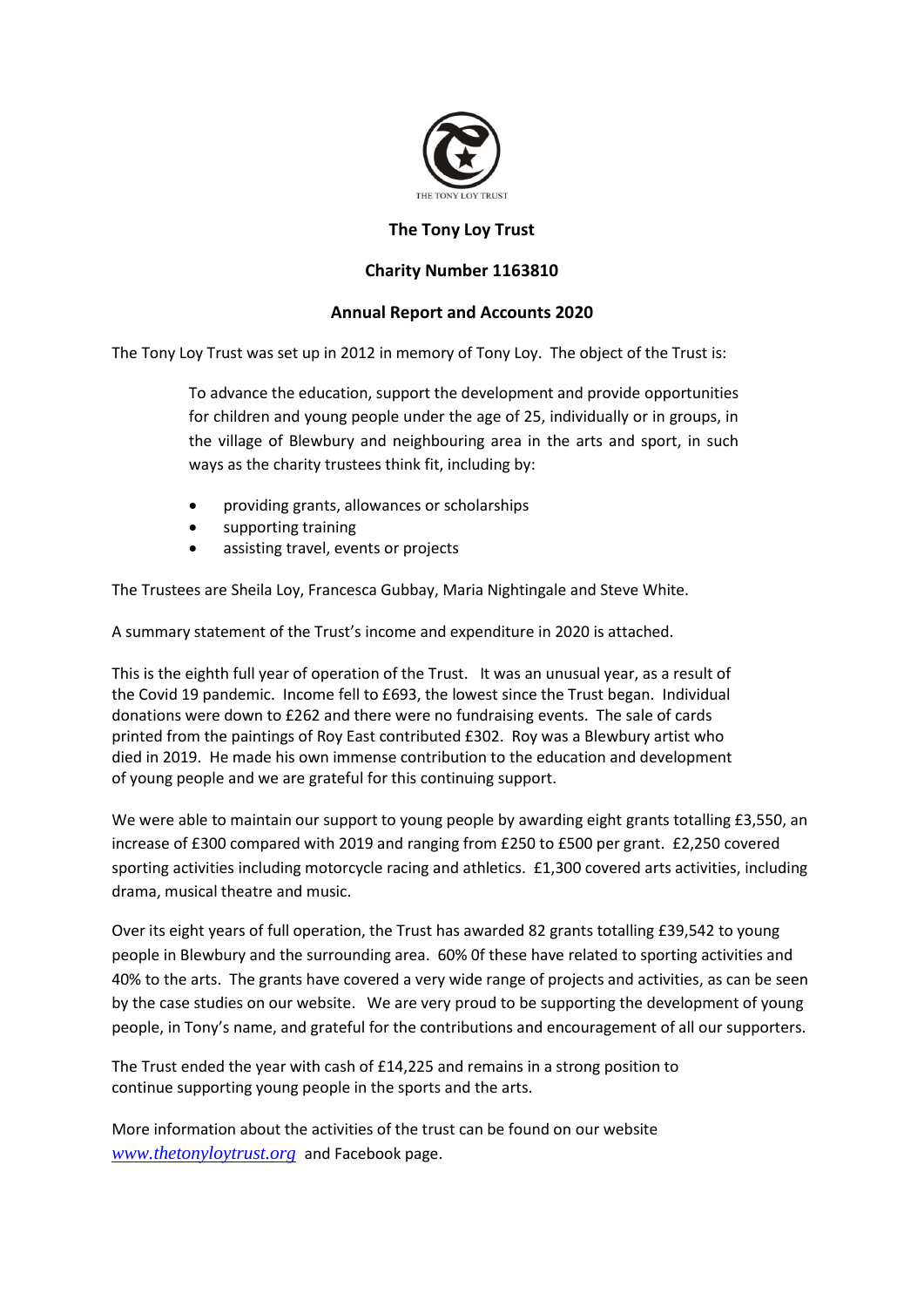**Sheila Loy, Trustee, 5 May 2020**